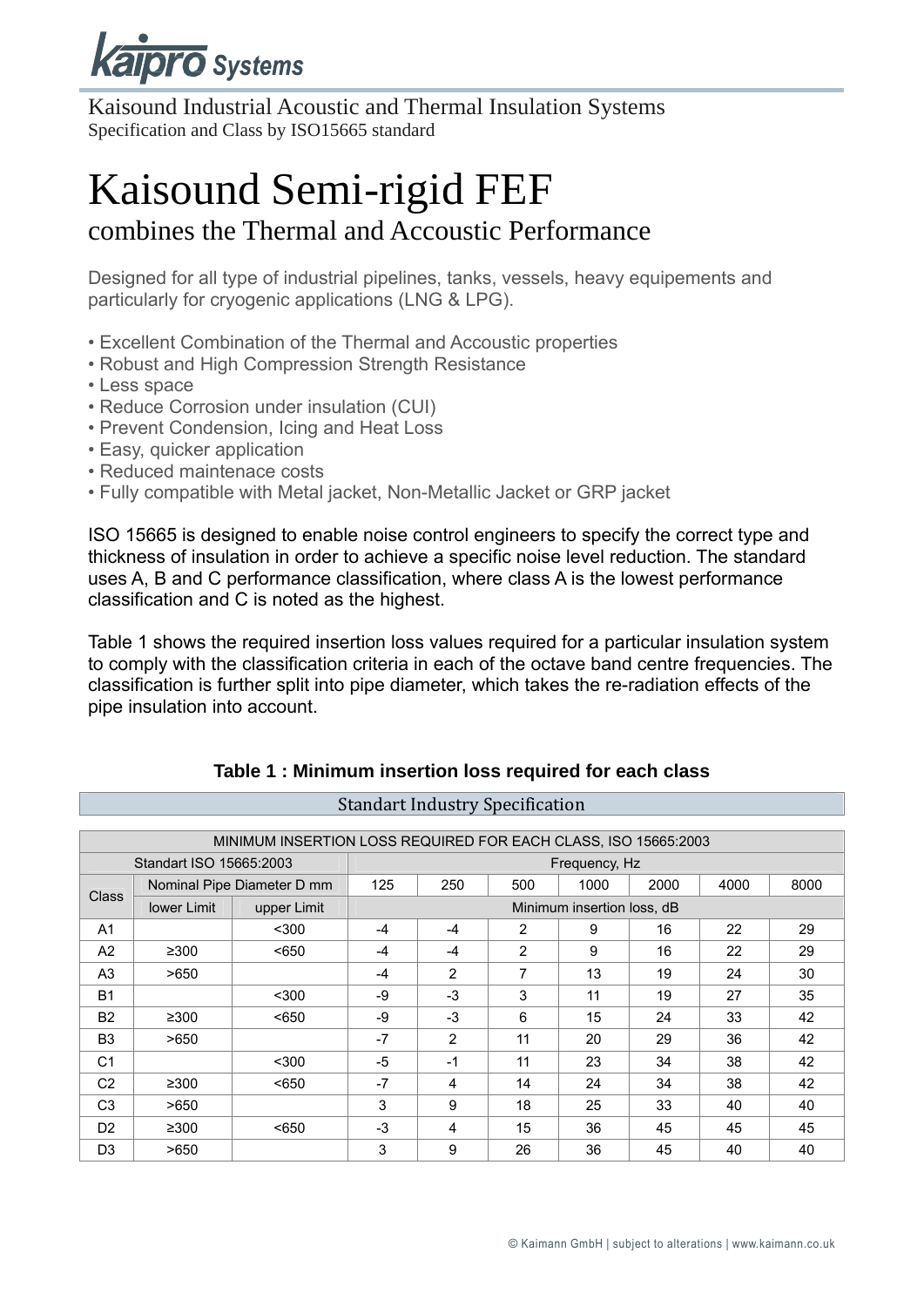

#### Kaisound Industrial Acoustic and Thermal Insulation Systems Specification and Class by ISO15665 standard

#### KAISOUND CLASS A2 and B2 / required thickness : 61.5mm

Benefits: excellent noise reduction, space eficiency; robust; long-term integrity.

The systems combine the fire resistant Metal jacket with CUI-reducing closed cell insulation R-force (Semirigide FEF). These Class A. B acoustic systems are suitable for operating temperatures between -200°C to  $+105^{\circ}$ C

#### Materials:

R-force SERIEF & FEF is the semi-rigid « closed cells » elastomer combing the excellent thermal performances (low thermal conductivity) and natrual water vapour barrier. It is effectif accoustic decoupling with the high mechanical strength (compression resistance >50kPA).

Terodemfoil is an excellent sound dumping material.

Metal jacket is a traditional sheet metal cladding system fabricated from hot-dip galvanized steel sheets, aluminium sheets or stainless austenitic steel. Metal cladding provides the excellent fire and mechanical resistance



- $\bigcap$ Kaiflex R-FORCE HF (8 mm)  $(HRF-8)$
- $(2)$ Kaiflex R-FORCE plus (25 mm) (RF-25)
- $(3)$ Kaiflex R-FORCE AG (25 mm) - (AG-25)
- $\circled{4}$ Terodemfoil (2.5 mm)  $-(ADF-2)$
- $\circ$ Aluminium-Zinc-Sheet (1 mm) - (AZ-1)



| volume: 214m <sup>3</sup> | : measured at: Peutz       |
|---------------------------|----------------------------|
| bandwidth: 1/3 octave     | : Laboratory for Acoustics |
| Class (ISO 15665): A2,B2  |                            |
|                           |                            |

| Insertion        | frequency [Hz] |        |      |      |                |      |      |       |
|------------------|----------------|--------|------|------|----------------|------|------|-------|
| loss             | 63             | 125    | 250  | 500  | 1 <sup>k</sup> | 2k   | 4k   | 8k    |
|                  | $-4,4$         | $-1,3$ | 9,1  | 14,7 | 20,6           | 26,1 | 37,4 | 56,9  |
| $1/3$ oct.<br>dB | $-5,1$         | 1,0    | 11,7 | 15,2 | 24,5           | 27,6 | 45,6 | >58.7 |
|                  | $-0,8$         | 9,6    | 9,3  | 20,0 | 24,9           | 30,6 | 54,3 | >52.9 |
| $1/1$ oct<br>dB. | $-3,8$         | 1,2    | 9,9  | 16,1 | 22,9           | 27,7 | 41,5 | >55.5 |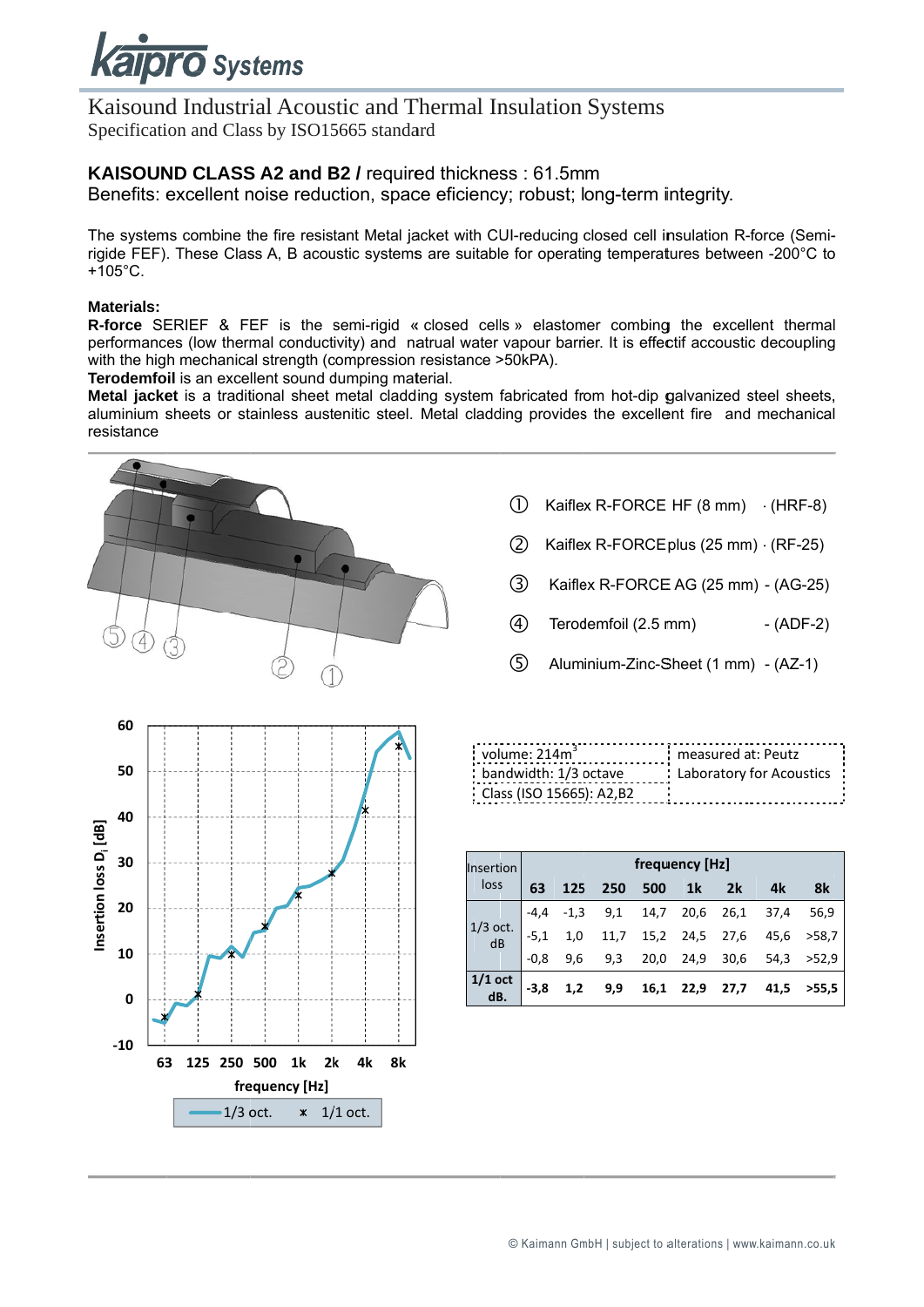

Kaisound Industrial Acoustic and Thermal Insulation Systems Specification and Class by ISO15665 standard

#### KAISOUND CLASS C2 / required thickness : 90.5mm

Benefits: excellent noise reduction, space eficiency; robust; long-term integrity.

This system combines the mechanical strong and fire resistant Metal jacket with CUI-reducing closed cell insulation R-force Semi-rigide Elastomer, the mass vibration damping layers. This Class C acoustic system is suitable for operating temperatures between -200°C to +105°C.

#### **Materials:**

R-force SERIEF & FEF is the semi-rigid « closed cells » elastomer combing the excellent thermal performances (low thermal conductivity) and natrual water vapour barrier. It is effectif accoustic decoupling with the high mechanical strength (compression resistance >50kPA).

Kaisound SB is a vynil sound barrier mat loaded with naturally occuring materials. It greatly reduces the transmission of air-born sound and enhancing the insertion loss performance of pipe insulation.

Terodemfoil is an excellent sound dumping material.

Metal jacket is a traditional sheet metal cladding system fabricated from hot-dip galvanized steel sheets. aluminium sheets or stainless austenitic steel. Metal cladding provides the excellent fire and mechanical resistance